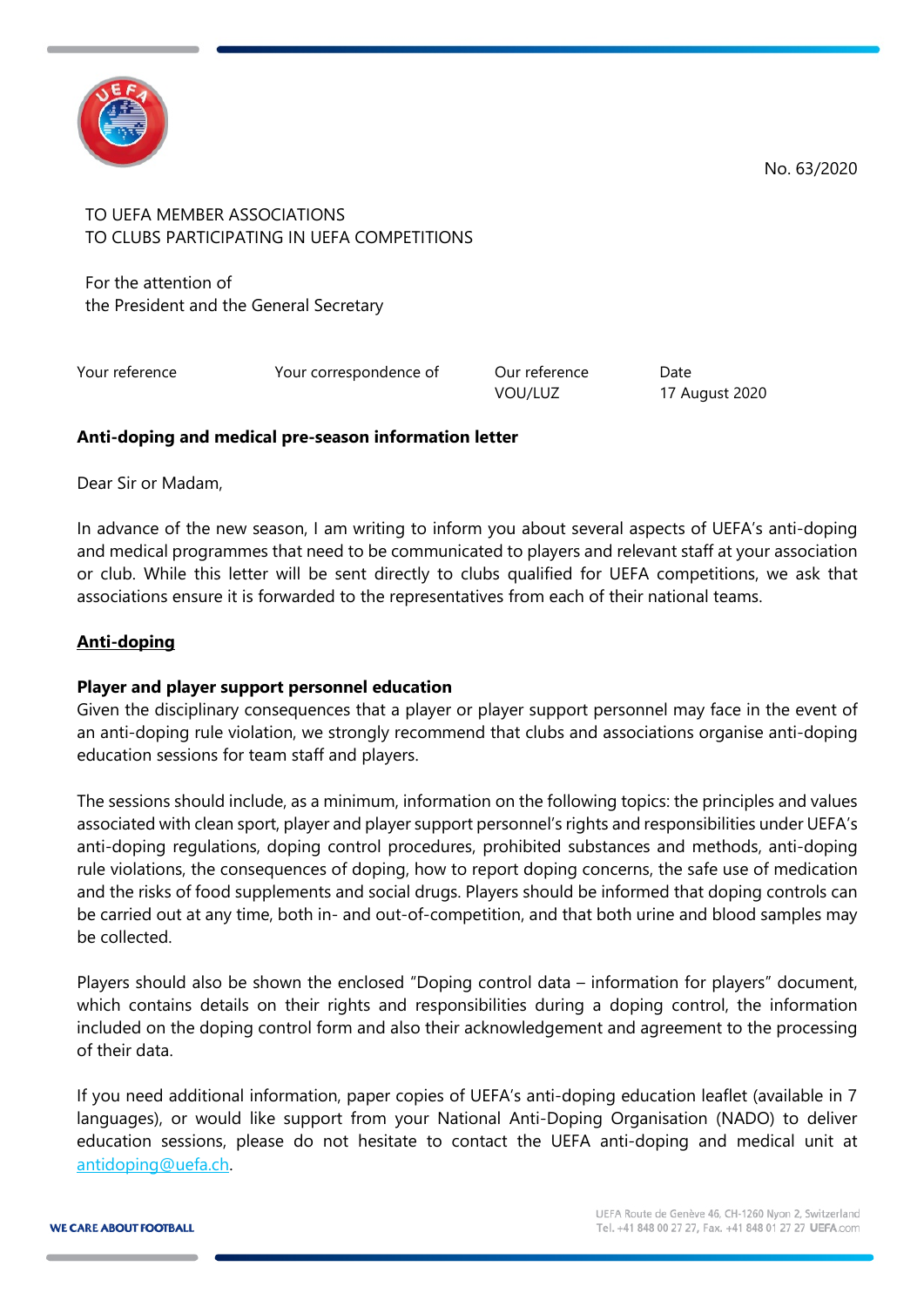### **Doping controls**

UEFA conducts doping controls in all its competitions. In addition to UEFA doping controls, players must be aware that doping controls may also be conducted by NADOs or by FIFA. UEFA aims to coordinate its doping controls as much as possible with these other organisations and has signed collaboration agreements with 33 European NADOs for this purpose. Nevertheless, teams and players may be tested several times in quick succession, either randomly or targeted for a specific reason.

### **COVID-19 procedure and requirements**

In order to ensure the integrity of UEFA's competitions, anti-doping testing must continue throughout the COVID-19 pandemic but with the necessary health and hygiene protocols in place to ensure the safety of those involved.

An amended testing procedure has been developed that was designed to protect the health of your players and staff during a UEFA doping control. This procedure can be found in the attachments to this letter.

You will also find attached a player guidance leaflet that was produced to explain all the steps of the amended procedure to your players. Please provide this leaflet to all your players.

In addition to regular sample collection equipment, UEFA DCOs have been equipped with the following:

- COVID-19 Player Guidance
- Disposable gloves
- Hand sanitiser
- Disinfectant wipes
- Disposable face masks
- Bin/rubbish bags

Please note that the use of your own protective equipment is also permitted.

Furthermore, whilst the risk of virus transmission remains high, all UEFA DCOs will have received a negative COVID-19 test result before being sent on a mission.

#### **Instructions to organisers of UEFA matches**

The home team must provide a doping control station (DCS) as described in the Appendix B of the UEFA Anti-Doping Regulations.

To enable social distancing during the doping control, this room should be as large and well ventilated as possible. If the space in the toilet area is limited, please install mirrors behind or alongside the toilet so that the DCO can observe the production of urine from a safe distance.

Match organisers should also ensure that the Wi-Fi is sufficiently strong in the DCS so that UEFA's Digital Doping Control Forms can be used and that the Wi-Fi network name and password are clearly displayed for the benefit of the DCO.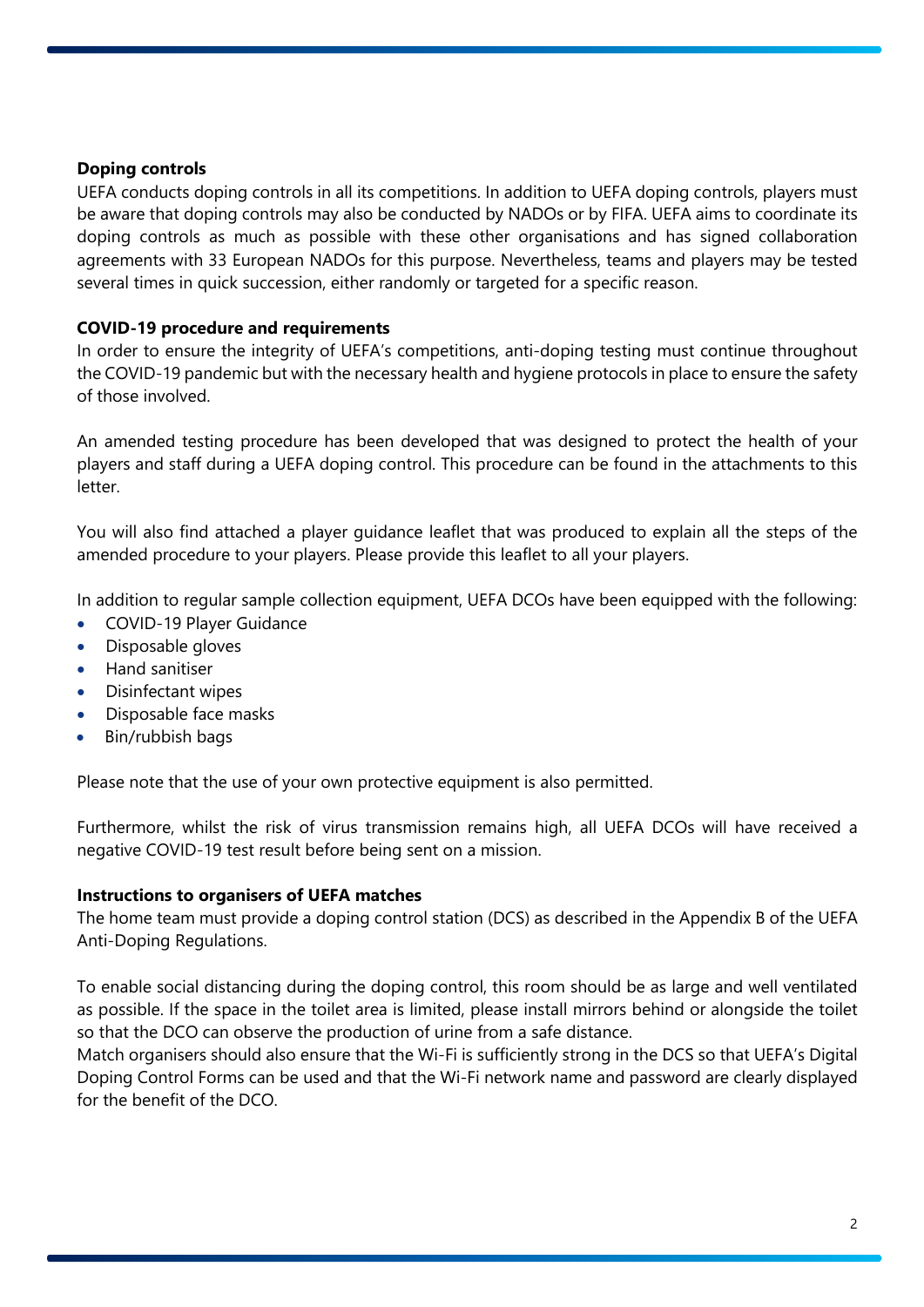For each match, the home team is requested to designate one person to act as a Doping Control Liaison Officer (DCLO) whose duty is to ensure that the doping control station and all necessary materials and equipment are available and ready for the purposes of the doping control. The DCLO does not need to be medically trained and can undertake other match organisational tasks. They should, however, be able to speak English and must remain available until the doping control has been completed. The DCLO must also organise transport for the DCO back to the hotel on completion of the doping control.

At each match two top-category seats must be reserved for UEFA DCOs in the directors' box or equivalent. These seats should be located at the end of a row, near the seat reserved for the UEFA match delegate and must provide easy access to the doping control station.

Stewards at the main stadium gates must be informed that persons who identify themselves as UEFA DCOs are to be granted free access to the stadium.

#### **Minors**

There are certain specific requirements for collecting a sample from a minor that must be adhered to in the test procedures. A minor is defined in the UEFA Anti-Doping Regulations as a natural person who has not reached the age of 18.

Athletes who are minors should be notified of their selection for a doping control in the presence of an adult, and may choose to be accompanied by a team representative throughout the entire sample collection session. Should an athlete who is a minor decline to have a representative present during the Sample Collection Session, a representative of the DCO must be present.

National associations and clubs participating in UEFA competitions undertake to ensure that the enclosed 'Acknowledgement and agreement form for minors' is duly completed and signed for each minor participating. Please note that this must be done before the start of a competition, and not only before final rounds. The completed forms must be kept by the national associations or clubs and submitted to UEFA upon request.

#### **WADA Prohibited List**

Each year, the World Anti-Doping Agency (WADA) publishes on its website [\(https://www.wada-ama.org\)](https://www.wada-ama.org/) a list of substances and methods that are prohibited in all sports. The Prohibited List comes into effect on 1 January each year and is published by WADA three months prior to coming into force; however, in exceptional circumstances, a substance may be added to the Prohibited List at any time. Players are responsible for ensuring that that no prohibited substance, drug or medication enters his or her body.

## **Therapeutic Use Exemptions (TUEs)**

UEFA's rules and procedures governing TUEs, which are harmonised with those of FIFA and WADA, have not changed since last season. Players who are participating in UEFA competitions or in senior international (national A team) friendly matches and have to use a prohibited substance or prohibited method for therapeutic purposes must request prior authorisation from UEFA by means of a UEFA TUE application form (enclosed).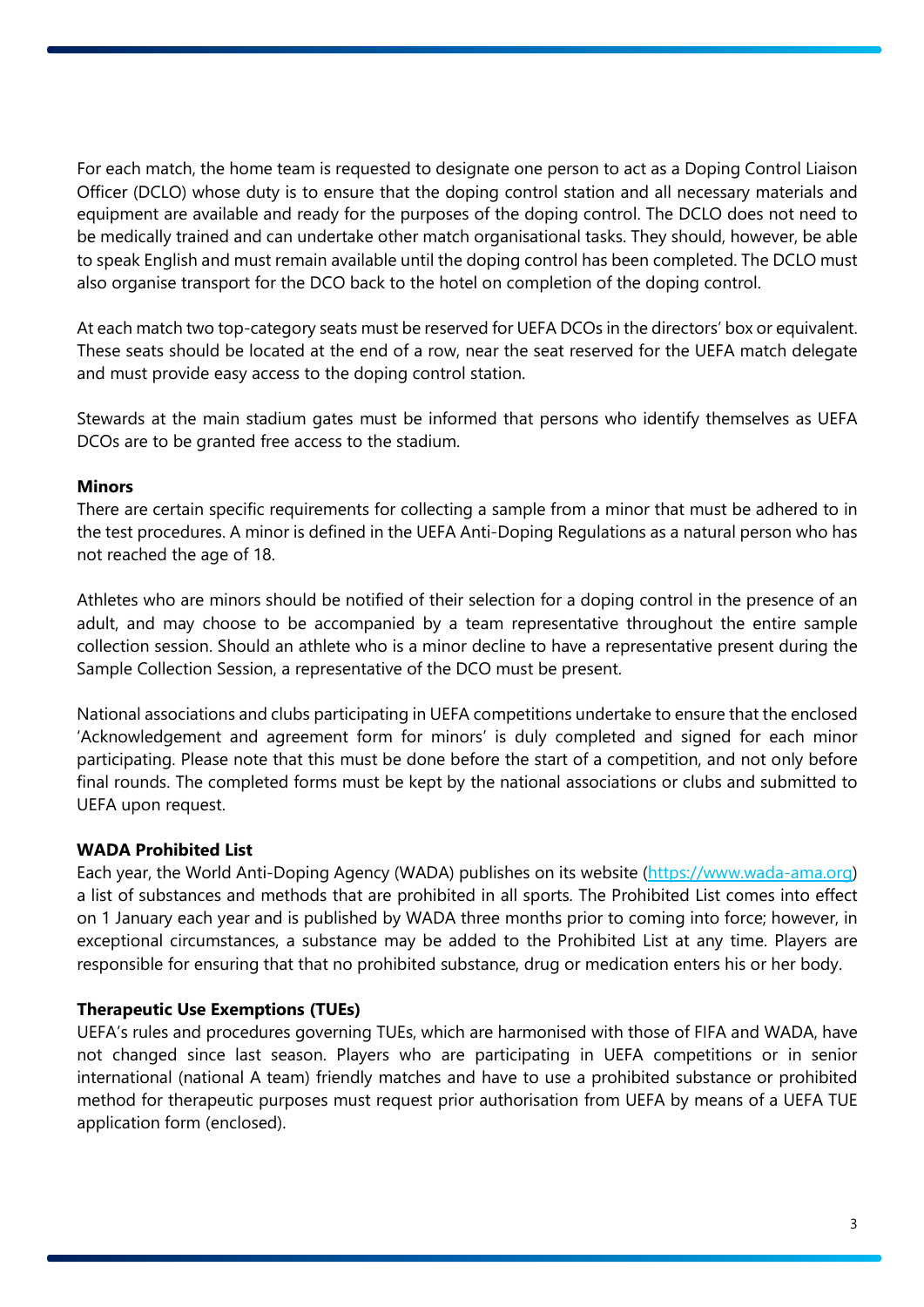The TUE application form must be completed and signed by the player and their doctor, and then sent with a complete file of medical evidence to the UEFA anti-doping and medical unit [\(antidoping@uefa.ch\)](mailto:antidoping@uefa.ch). In order to provide additional security, please encrypt the documents with a password and send the password in a separate email to [Rebecca.lee@uefa.ch](mailto:Rebecca.lee@uefa.ch) Forms must be sent to UEFA only and not to NADOs. Except in cases of medical emergency, doctors must not administer a prohibited substance or prohibited method before a TUE has been granted by UEFA.

WADA publishes checklists on the requirements for TUE applications for many common medical conditions. Doctor should ensure that all the requirements are met before applying to UEFA for a TUE. The guidance documents can be downloaded from the WADA website: [https://www.wada](https://www.wada-ama.org/en/what-we-do/science-medical/therapeutic-use-exemptions/)[ama.org/en/what-we-do/science-medical/therapeutic-use-exemptions/](https://www.wada-ama.org/en/what-we-do/science-medical/therapeutic-use-exemptions/)

TUEs granted by FIFA are automatically valid for UEFA competitions. However, TUEs granted by NADOs are not valid for UEFA competitions unless they have been recognised by UEFA. In case of a TUE recognition request, the UEFA anti-doping and medical unit must be provided with a copy of the original application form and all medical information submitted to the authorising body (both translated into one of UEFA's official languages if necessary) and any other specific document that may be requested by UEFA.

Players participating in youth-level international friendly matches (i.e. any national youth team up to and including Under-21s) must apply to their NADO for a TUE, and not to UEFA.

Please read the relevant enclosures carefully for more detailed information concerning TUEs.

#### **Revision of the UEFA Anti-Doping Regulations**

Please be informed that, in view of the new World Anti-Doping Code 2021, UEFA is currently in the process of revising the UEFA Anti-Doping Regulations that should enter into force on 1 January 2021. UEFA will provide you with additional information in due course.

## **Anti-doping section of UEFA.com**

All documents related to anti-doping matters (UEFA Anti-Doping Regulations, edition 2018; 2020 WADA Prohibited List; WADA Summary of major modifications to the List, UEFA Guide to the WADA Prohibited List and TUEs; TUE application form; UEFA Circular Letter No 83/2019 concerning the 2020 WADA Prohibited List; players' education leaflets) and any other relevant anti-doping information may be downloaded in several languages from the dedicated anti-doping section of UEFA.com at: <http://www.uefa.com/insideuefa/protecting-the-game/anti-doping/index.html>

UEFA has a confidential Integrity platform which has been designed to enable players and team staff to report their doping suspicions. UEFA encourages anyone who has witnessed an anti-doping rule violation being committed, or who has reasonable grounds to believe that doping has taken place in football, to get in touch. Informers can provide their contact details if they wish, or can access a secure post-box where information can be reported anonymously. The Integrity platform can be accessed online via UEFA's website <https://integrity.uefa.org/index.php> or via the 'UEFA Integrity App' that can be downloaded from the App Store or Google Play.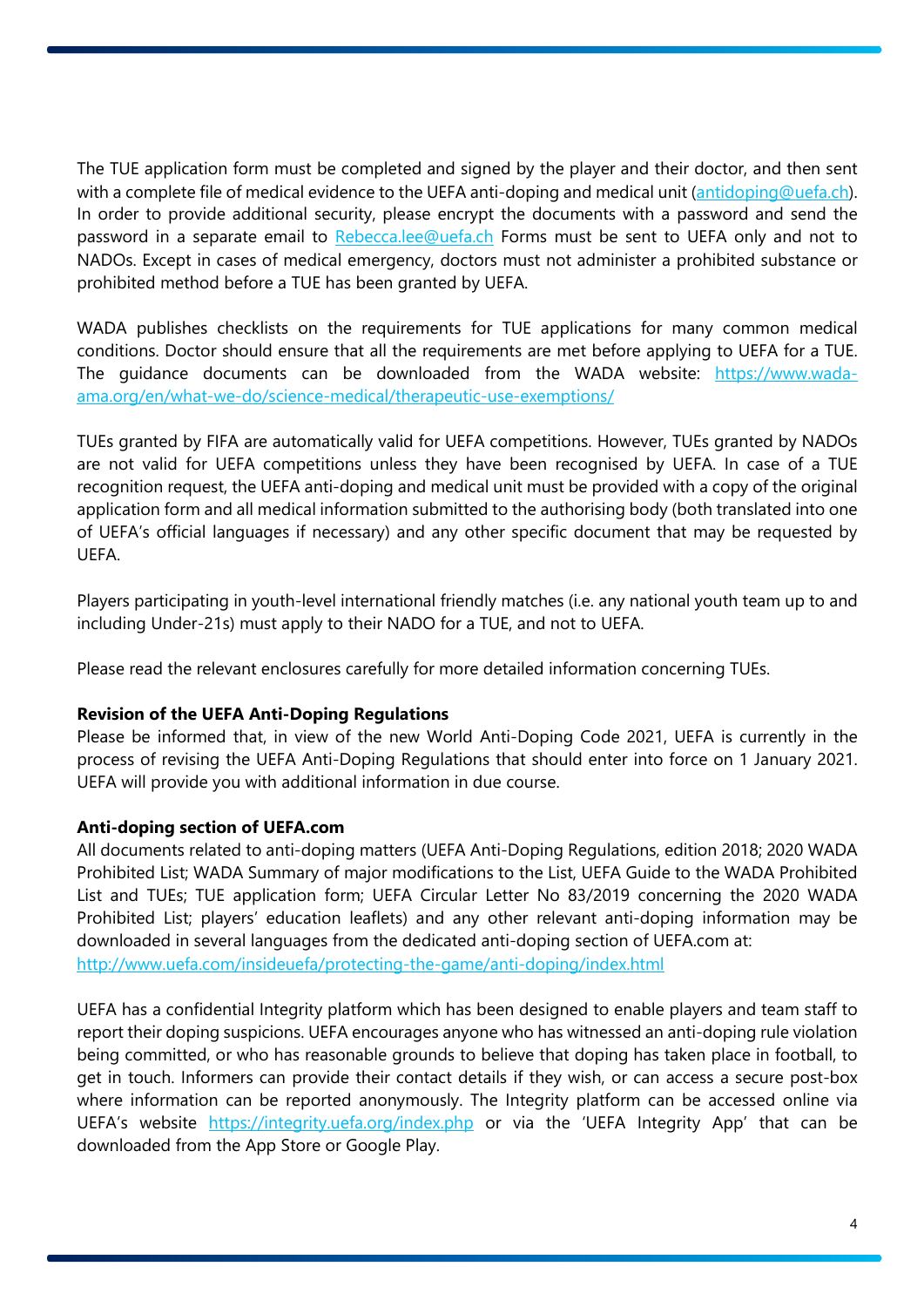# **Medical**

## **UEFA Return to Play Protocol**

On 15 July 2020, UEFA sent Circular Letter No 53/2020 to all associations regarding the UEFA Return to Play Protocol. The enclosed document sets out the medical and operational principles and directives for UEFA matches. The Protocol applies to all competitive football matches of men's and women's UEFA senior clubs and national teams. Further iterations applicable to youth and futsal competitions will be issued in due course.

Please be reminded that it is each association's responsibility to implement the Return to Play Protocol for UEFA matches.

## **Concussion**

UEFA would like to remind all clubs and national association of the concussion procedure, which must be implemented at all matches.

- 1. In the event of a suspected concussion the referee stops the game to allow the injured player to be **assessed by the team doctor**, in accordance with Law 5 of the IFAB Laws of the Game. In principle this should take no more than three minutes, unless a serious incident requires the player to be treated on the field of play or immobilised on the field for immediate transfer to hospital (e.g. spinal injury).
- 2. Any player suffering a head injury that requires assessment for potential concussion **will only be allowed to continue playing after the assessment, on specific confirmation by the team doctor to the referee of the player's fitness to do so.**

**It is essential that the confirmation remains with the team doctor and there is no interference from other parties such as coaches, players or referees.** Other players are also asked not to touch or move the injured player (hands in mouth) in order to avoid further harm.

To support this procedure, UEFA developed a concussion poster, which you can find as an enclosure to this letter, and which we would like you to print and hang in all dressing rooms, medical rooms and referees' rooms. We also invite associations and clubs to organise meetings and ask their team doctors to educate the players, coaches, the team staff and referees in this respect.

We encourage all clubs and associations to use medical review systems at matches in order to give doctors the possibility to review live footage directly from the bench.

## **Pre-match/tournament medical information**

As explained in the UEFA medical regulations under article 14 and 15, host clubs/associations must provide pre-match and pre-tournament medical information to the visiting team's medical staff as well as the UEFA match delegate at least two weeks in advance of the match/tournament.

Clubs and Member Associations have asked UEFA to provide a template to support the implementation of this document. Please find enclosed a template as well as an example, which will help in the creation of the pre-match medical/tournament information document.